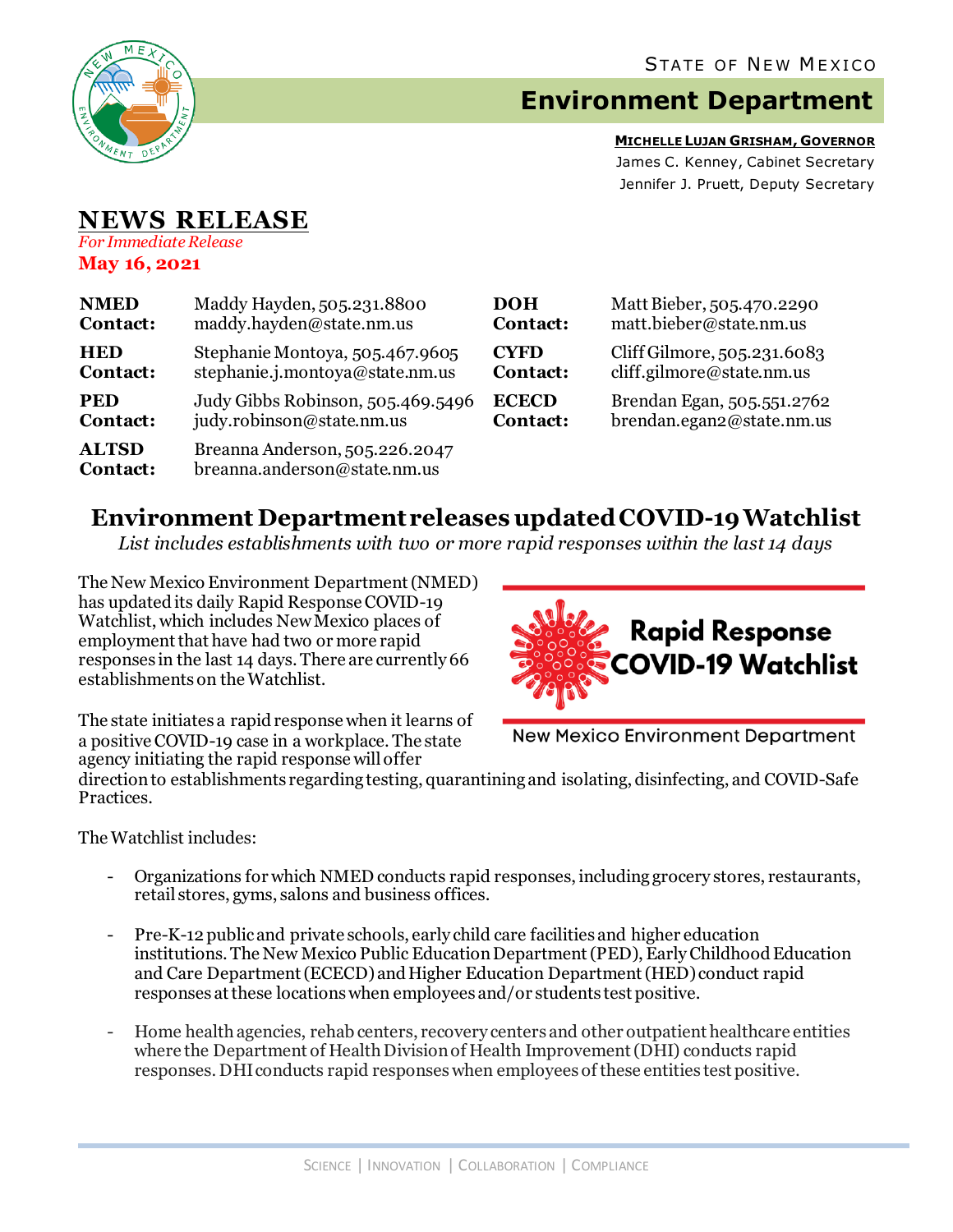- Long-term care facilities, including skilled nursing homes and assisted living facilities where the Aging and Long-Term Services Department (ALTSD) conducts rapid responses when a staff member and/or resident tests positive for COVID-19.
- Children, Youth and Families Department (CYFD)facilities, including residential treatment centers for youth and youth shelters.CYFD conducts rapid responses when staff and/or residents test positive.

The Rapid Response COVID-19 Watchlist allows the public to make more informed decisions when patronizing establishments and also assists NMED's Occupational Health and Safety Bureauand other state and local regulatory agencies in evaluating whether organizations are complying with state public health orders and COVID-Safe Practices. State regulatory agencies may initiate compliance investigations and/or exercise enforcement when establishments fail to adhere to required practices.

The current public health order mandates certain establishments close for two weeks if they have four or more rapid responses within the last 14 days. The closure requirement applies to food and drink establishments, retail spaces, places of lodging, close-contact businesses as defined in the Nov. 13, 2020 public health order, and essential businesses (other than healthcare operations, utility and media services).

When there are four or more rapid responses at a location within 14 calendar days, the New Mexico Environment Department will refer the establishment to the Department of Health, which will evaluate and make the decision on establishment closure. An establishment may be permitted to continue operating if the Department of Health, after consultation with the New Mexico Environment Department, determines that the business is a sole provider of goods or services within a community, or if they have committed to regular surveillance testing of their workforce.

If a school has four rapid responses in a 14-day period, it must close within seven calendar days and remain in remote-only learning for 14 days. Only the individual school that reached the rapid response threshold is required to return to remote learning.

The current Rapid Response COVID-19 Watchlist and closure list, which includes all establishments that have been required to close, are poste[d here.](https://www.env.nm.gov/rapid-response-data/)



**New Mexico Environment Department** 

## **Sunday, May 16**

| <b>AGENCY</b><br><b>ASSIGNED</b> | <b>NAME</b>        | <b>ADDRESS</b>                         | CITY               | <b>COUNTY</b>     | <b>NUMBEROF</b><br><b>RAPID</b><br><b>RESPONSES*</b> |
|----------------------------------|--------------------|----------------------------------------|--------------------|-------------------|------------------------------------------------------|
| <b>NMED</b>                      | MORRISON SUPPLY CO | 406<br><b>FAIRGROUNDS</b><br><b>RD</b> | ALAMOGORDO         | <b>OTERO</b>      |                                                      |
| <b>NMED</b>                      | AMAZON ABO1        | 701 ATRISCO<br>VISTA BLVD              | <b>ALBUQUERQUE</b> | <b>BERNALILLO</b> |                                                      |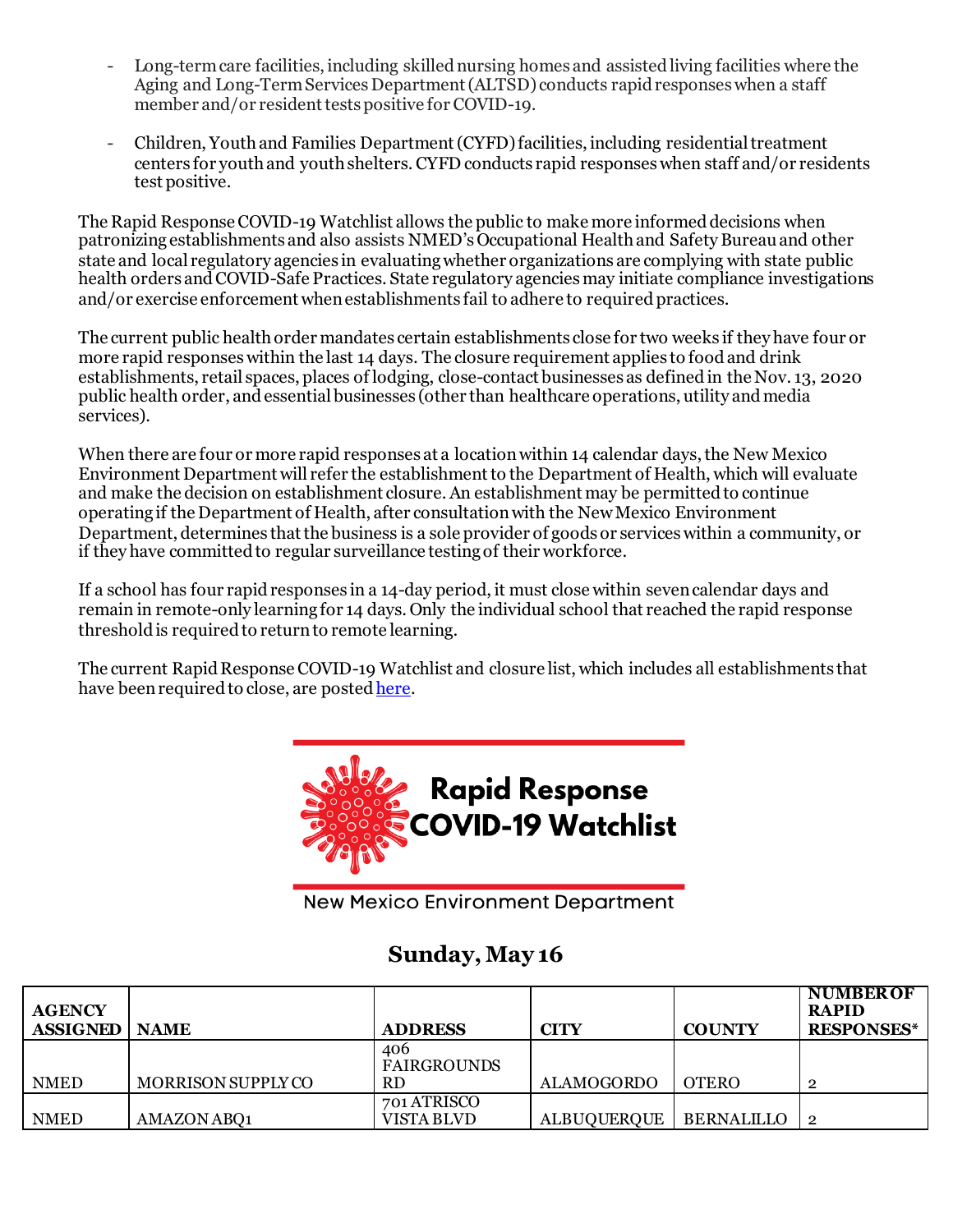| <b>NMED</b>                  | <b>BERNALILLOCOUNTY</b><br>METROPOLITAN COURT               | 401 LOMAS BLVD<br><b>NE</b>        | <b>ALBUQUERQUE</b>                       | <b>BERNALILLO</b> | $\mathbf{2}$                     |
|------------------------------|-------------------------------------------------------------|------------------------------------|------------------------------------------|-------------------|----------------------------------|
| <b>NMED</b>                  | PREMIER DISTRIBUTING CO                                     | 4321 YALE BLVD<br><b>NE</b>        | ALBUQUERQUE                              | <b>BERNALILLO</b> | $\overline{2}$                   |
|                              |                                                             | 1239 BELLAMAH                      |                                          |                   |                                  |
| <b>NMED</b>                  | <b>UPS</b>                                                  | AVENW #A<br>2701 CARLISLE          | <b>ALBUQUERQUE</b>                       | <b>BERNALILLO</b> | $\overline{2}$                   |
| <b>NMED</b>                  | <b>WALMART SUPERCENTER</b>                                  | <b>BLVDNE</b>                      | <b>ALBUQUERQUE</b>                       | <b>BERNALILLO</b> | $\overline{2}$                   |
| <b>NMPED</b>                 | ALBUQUERQUE BILINGUAL<br><b>ACADEMY</b>                     | 7500 LA MORADA<br><b>NW</b>        | <b>ALBUQUERQUE</b>                       | <b>BERNALILLO</b> | $\mathbf{2}$                     |
| <b>NMPED</b>                 | <b>ALBUQUERQUE HIGH</b>                                     | 800 ODELIARD<br><b>NE</b>          | <b>ALBUQUERQUE</b>                       | <b>BERNALILLO</b> | $\overline{2}$                   |
| <b>NMPED</b>                 | COTTONWOOD CLASSICAL<br><b>PREP</b>                         | 7801 JEFFERSON<br><b>ST NE</b>     | <b>ALBUQUERQUE</b>                       | <b>BERNALILLO</b> | $\overline{2}$                   |
|                              | <b>EDWARDGONZALES</b>                                       |                                    |                                          | <b>BERNALILLO</b> |                                  |
| <b>NMPED</b><br><b>NMPED</b> | <b>ELEMENTARY</b><br>LAVALAND ELEMENTARY                    | 554 90TH ST SW<br>501 57TH STNW    | <b>ALBUQUERQUE</b><br><b>ALBUQUERQUE</b> | <b>BERNALILLO</b> | $\overline{2}$<br>$\overline{2}$ |
|                              |                                                             | 12200 LOMAS                        |                                          |                   |                                  |
| <b>NMPED</b>                 | <b>MANZANOHIGH</b>                                          | <b>BLVDNE</b>                      | <b>ALBUQUERQUE</b>                       | <b>BERNALILLO</b> | $\mathbf{2}$                     |
|                              |                                                             | 1718 YALE BLVD<br>SE,              |                                          |                   |                                  |
|                              | MISSION ACHIEVEMENTAND                                      | ALBUQUERQUE,                       |                                          |                   |                                  |
| <b>NMPED</b>                 | SUCCESS <sub>1.0</sub>                                      | $\rm{NM}$                          | <b>ALBUQUERQUE</b>                       | <b>BERNALILLO</b> | $\mathbf 2$                      |
| <b>NMPED</b>                 | PAINTED SKY ELEMENTARY                                      | 8101 GAVIN DR<br><b>NW</b>         | <b>ALBUQUERQUE</b>                       | <b>BERNALILLO</b> | $\overline{2}$                   |
| <b>NMPED</b>                 | VOLCANOVISTA HIGH                                           | 8100 RAINBOW<br><b>RD NW</b>       | <b>ALBUQUERQUE</b>                       | <b>BERNALILLO</b> | $\overline{2}$                   |
| <b>ALTSD</b>                 | THE RIO AT LAS ESTANCIAS                                    | 3620 LAS<br><b>ESTANCIAS DR SW</b> | <b>ALBUQUERQUE</b>                       | <b>BERNALILLO</b> | $\overline{2}$                   |
| <b>ALTSD</b>                 | <b>CANYON TRANSITIONAL</b><br>REHABILITATION CENTER,<br>LLC | 10101 LAGRIMA<br>DE ORO ROAD NE    | <b>ALBUQUERQUE</b>                       | <b>BERNALILLO</b> | 3                                |
| <b>NMPED</b>                 | AZTEC MUNICIPAL SCHOOLS                                     | 1118 W. AZTEC<br><b>BLVD</b>       | <b>AZTEC</b>                             | <b>SANJUAN</b>    | $\overline{2}$                   |
| <b>NMPED</b>                 | PARK AVENUE ELEMENTARY                                      | 500 EAST CHACO                     | <b>AZTEC</b>                             | <b>SANJUAN</b>    | $\overline{2}$                   |
| <b>NMPED</b>                 | <b>BLOOMFIELD EARLY</b><br><b>CHILDHOOD CENTER</b>          | 310 NORTH<br><b>LAJARA ST</b>      | <b>BLOOMFIELD</b>                        | <b>SANJUAN</b>    | $\bf 2$                          |
| <b>NMPED</b>                 | <b>CARLSBAD HIGH</b>                                        | 3000 WEST<br><b>CHURCH</b>         | <b>CARLSBAD</b>                          | <b>EDDY</b>       | $\overline{2}$                   |
| <b>NMPED</b>                 | <b>JAMES BICKLEY</b><br><b>ELEMENTARY</b>                   | 500 WEST 14TH ST                   | <b>CLOVIS</b>                            | <b>CURRY</b>      | $\overline{2}$                   |
| <b>NMPED</b>                 | STUDENT SUPPORT CENTER                                      | 2008 HOLI LANE                     | <b>CLOVIS</b>                            | <b>CURRY</b>      | $\mathbf 2$                      |
| <b>NMPED</b>                 | YUCCA MIDDLE                                                | 1500 SYCAMORE                      | <b>CLOVIS</b>                            | <b>CURRY</b>      | $\overline{2}$                   |
| <b>NMED</b>                  | NEW MEXICO WINERIES INC                                     | 1325 DE BACA RD<br><b>SE</b>       | <b>DEMING</b>                            | <b>LUNA</b>       | $\overline{2}$                   |
| <b>NMPED</b>                 | <b>DEMING INTERMEDIATE</b>                                  | 1750 PEAR ST. SW                   | <b>DEMING</b>                            | <b>LUNA</b>       | $\mathbf 2$                      |
| <b>NMPED</b>                 | MEMORIALELEMENTARY                                          | 1000 SOUTH 10TH<br><b>ST</b>       | <b>DEMING</b>                            | <b>LUNA</b>       | $\bf 2$                          |
| <b>NMPED</b>                 | ESTANCIA VALLEY CLASSICAL<br><b>ACADEMY</b>                 | 110 STATE<br>HIGHWAY 344           | <b>EDGEWOOD</b>                          | <b>SANTAFE</b>    | $\overline{2}$                   |
| <b>NMED</b>                  | <b>FARMINGTONPOLICE DEPT</b>                                | 900 MUNICIPAL<br><b>DR</b>         | <b>FARMINGTON</b>                        | <b>SANJUAN</b>    | $\mathbf{2}$                     |
| <b>NMED</b>                  | MAGISTRATE COURT                                            | 950 W APACHEST                     | <b>FARMINGTON</b>                        | <b>SANJUAN</b>    | $\mathbf 2$                      |
| <b>NMED</b>                  | SAM'S CLUB                                                  | 4500 E MAIN ST                     | <b>FARMINGTON</b>                        | <b>SANJUAN</b>    | 3                                |
| <b>NMPED</b>                 | <b>COUNTRY CLUB</b><br><b>ELEMENTARY</b>                    | 5300 FOOTHILLS<br>DR               | <b>FARMINGTON</b>                        | <b>SANJUAN</b>    | $\mathbf 2$                      |
| <b>NMPED</b>                 | <b>FARMINGTON HIGH</b>                                      | 2200 SUNSET AVE                    | <b>FARMINGTON</b>                        | <b>SANJUAN</b>    | $\sqrt{2}$                       |
|                              |                                                             |                                    |                                          |                   |                                  |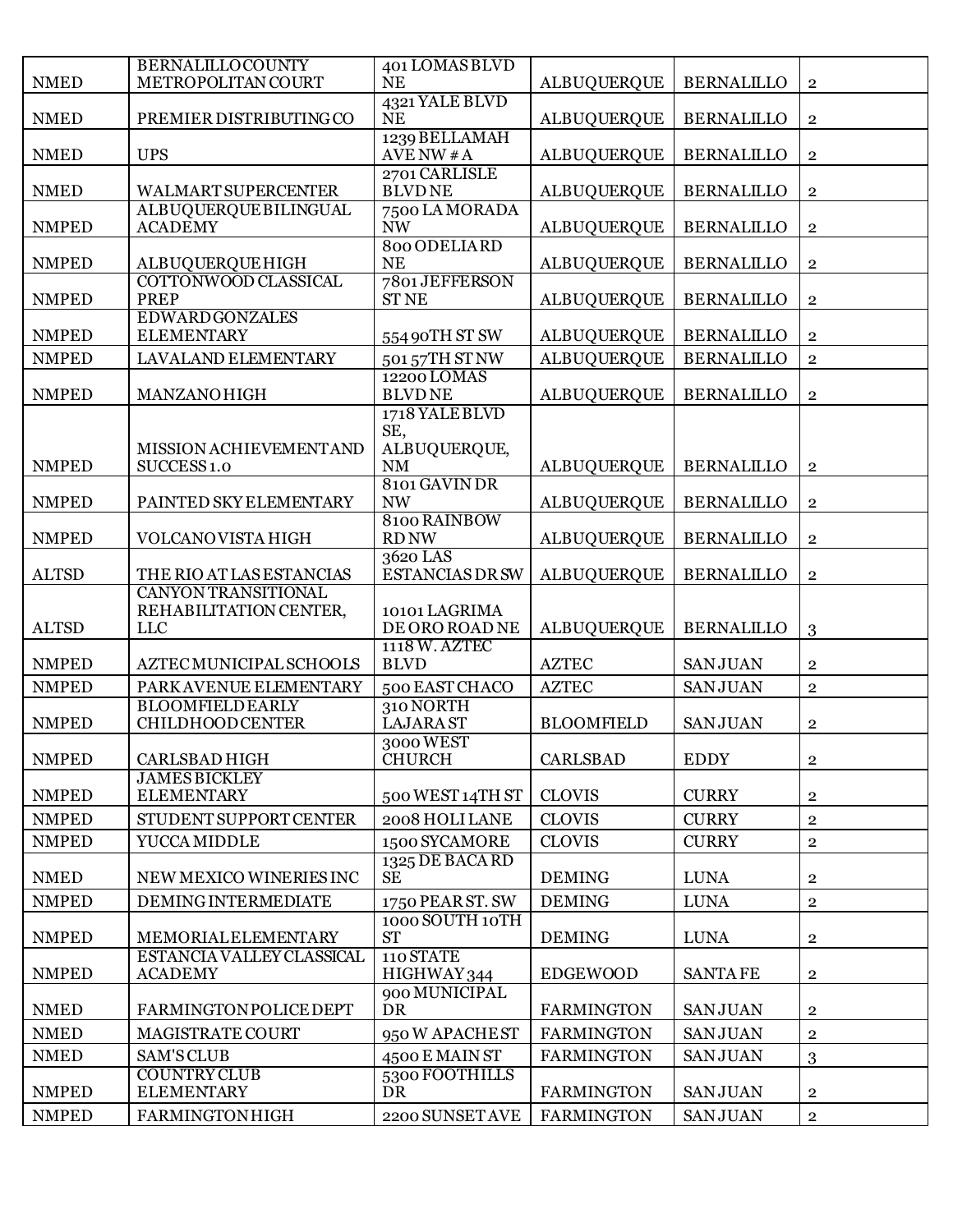| 4451<br><b>NMPED</b><br>MESA VIEW MIDDLE SCHOOL<br>WILDFLOWERDR<br><b>FARMINGTON</b><br><b>SANJUAN</b><br>$\overline{2}$<br>3500 TWIN PEAKS<br><b>NMPED</b><br><b>BLVD</b><br>TIBBETTS MIDDLE SCHOOL<br><b>FARMINGTON</b><br><b>SANJUAN</b><br>$\overline{2}$<br><b>NMPED</b><br>FORT SUMNER ELEMENTARY<br>1001 SUMNER AVE<br><b>FORT SUMNER</b><br>DE BACA<br>$\overline{2}$<br><b>NMPED</b><br>FORT SUMNER HIGH<br>1001 SUMNER AVE<br><b>FORT SUMNER</b><br>DE BACA<br>$\overline{2}$<br>RD 6500 AND RD<br><b>NMPED</b><br>OJO AMARILLO ELEMENTARY<br>6466<br><b>FRUITLAND</b><br><b>SANJUAN</b><br>3<br>406 NORTH<br>CAMBRIDGEAVE<br><b>NMPED</b><br><b>HAGERMANHIGH</b><br><b>HAGERMAN</b><br><b>CHAVES</b><br>$\overline{2}$<br><b>NMPED</b><br>KIRTLAND ELEMENTARY<br><b>KIRTLAND</b><br><b>SANJUAN</b><br>30 RD 6446<br>$\overline{2}$<br><b>NMPED</b><br>KIRTLAND MIDDLE<br>538 RD 6100<br><b>KIRTLAND</b><br><b>SANJUAN</b><br>$\overline{2}$<br><b>LASVEGAS</b><br><b>NMED</b><br><b>ALON</b><br>113 GRAND AVE<br><b>SAN MIGUEL</b><br>$\overline{2}$<br>301 NORTH 2ND<br><b>ST</b><br><b>NMPED</b><br><b>LOGAN ELEMENTARY</b><br><b>LOGAN</b><br><b>QUAY</b><br>$\overline{2}$<br>301 NORTH 2ND<br><b>ST</b><br><b>NMPED</b><br><b>LOGAN MIDDLE</b><br><b>LOGAN</b><br>QUAY<br>$\overline{2}$<br>670 LOS MORROS<br><b>WALMART DISTRIBUTION</b><br><b>LOS LUNAS</b><br><b>NMED</b><br><b>CTR</b><br><b>RD NW</b><br><b>VALENCIA</b><br>$\overline{2}$<br>1776 EMILIO<br><b>LOPEZ RD</b><br><b>NMPED</b><br><b>LOS LUNAS HIGH</b><br><b>LOS LUNAS</b><br><b>VALENCIA</b><br>$\overline{2}$<br><b>NMPED</b><br><b>LOS LUNAS MIDDLE</b><br><b>LOS LUNAS</b><br><b>VALENCIA</b><br>220 LUNAAVE<br>$\overline{2}$<br><b>CYFD</b><br>YOUTH HEALTH ASSOCIATES<br>40 HOB RD<br><b>LOS LUNAS</b><br><b>VALENCIA</b><br>$\overline{2}$<br><b>NMPED</b><br>LOVINGTONHIGH<br>701 WEST AVE K<br><b>LOVINGTON</b><br><b>LEA</b><br>$\overline{2}$<br>17 VENUS RD<br><b>WEST</b><br><b>NMPED</b><br><b>EDGEWOODMIDDLE</b><br><b>MORIARTY</b><br><b>TORRANCE</b><br>$\overline{2}$<br>201 SOUTH<br><b>NMPED</b><br>PORTALES HIGH<br><b>KNOXVILLEAVE</b><br><b>PORTALES</b><br><b>ROOSEVELT</b><br>$\overline{2}$<br>4800 CLEVELAND<br>RIO RANCHO<br><b>NMPED</b><br>CLEVELAND HIGH SCHOOL<br><b>HEIGHTS RD NE</b><br><b>SANDOVAL</b><br>$\overline{2}$<br>4601 PEPE ORTIZ<br><b>NMPED</b><br>RIO RANCHO ELEMENTARY<br><b>SE</b><br><b>RIO RANCHO</b><br><b>SANDOVAL</b><br>3<br>1600 LOMA |  |
|-------------------------------------------------------------------------------------------------------------------------------------------------------------------------------------------------------------------------------------------------------------------------------------------------------------------------------------------------------------------------------------------------------------------------------------------------------------------------------------------------------------------------------------------------------------------------------------------------------------------------------------------------------------------------------------------------------------------------------------------------------------------------------------------------------------------------------------------------------------------------------------------------------------------------------------------------------------------------------------------------------------------------------------------------------------------------------------------------------------------------------------------------------------------------------------------------------------------------------------------------------------------------------------------------------------------------------------------------------------------------------------------------------------------------------------------------------------------------------------------------------------------------------------------------------------------------------------------------------------------------------------------------------------------------------------------------------------------------------------------------------------------------------------------------------------------------------------------------------------------------------------------------------------------------------------------------------------------------------------------------------------------------------------------------------------------------------------------------------------------------------------------------------------------------------------------------------------------------------------------------------------------------------------------------------------------------------------------------------------------------------------------------------------------------------------------------------------------------------------|--|
|                                                                                                                                                                                                                                                                                                                                                                                                                                                                                                                                                                                                                                                                                                                                                                                                                                                                                                                                                                                                                                                                                                                                                                                                                                                                                                                                                                                                                                                                                                                                                                                                                                                                                                                                                                                                                                                                                                                                                                                                                                                                                                                                                                                                                                                                                                                                                                                                                                                                                     |  |
|                                                                                                                                                                                                                                                                                                                                                                                                                                                                                                                                                                                                                                                                                                                                                                                                                                                                                                                                                                                                                                                                                                                                                                                                                                                                                                                                                                                                                                                                                                                                                                                                                                                                                                                                                                                                                                                                                                                                                                                                                                                                                                                                                                                                                                                                                                                                                                                                                                                                                     |  |
|                                                                                                                                                                                                                                                                                                                                                                                                                                                                                                                                                                                                                                                                                                                                                                                                                                                                                                                                                                                                                                                                                                                                                                                                                                                                                                                                                                                                                                                                                                                                                                                                                                                                                                                                                                                                                                                                                                                                                                                                                                                                                                                                                                                                                                                                                                                                                                                                                                                                                     |  |
|                                                                                                                                                                                                                                                                                                                                                                                                                                                                                                                                                                                                                                                                                                                                                                                                                                                                                                                                                                                                                                                                                                                                                                                                                                                                                                                                                                                                                                                                                                                                                                                                                                                                                                                                                                                                                                                                                                                                                                                                                                                                                                                                                                                                                                                                                                                                                                                                                                                                                     |  |
|                                                                                                                                                                                                                                                                                                                                                                                                                                                                                                                                                                                                                                                                                                                                                                                                                                                                                                                                                                                                                                                                                                                                                                                                                                                                                                                                                                                                                                                                                                                                                                                                                                                                                                                                                                                                                                                                                                                                                                                                                                                                                                                                                                                                                                                                                                                                                                                                                                                                                     |  |
|                                                                                                                                                                                                                                                                                                                                                                                                                                                                                                                                                                                                                                                                                                                                                                                                                                                                                                                                                                                                                                                                                                                                                                                                                                                                                                                                                                                                                                                                                                                                                                                                                                                                                                                                                                                                                                                                                                                                                                                                                                                                                                                                                                                                                                                                                                                                                                                                                                                                                     |  |
|                                                                                                                                                                                                                                                                                                                                                                                                                                                                                                                                                                                                                                                                                                                                                                                                                                                                                                                                                                                                                                                                                                                                                                                                                                                                                                                                                                                                                                                                                                                                                                                                                                                                                                                                                                                                                                                                                                                                                                                                                                                                                                                                                                                                                                                                                                                                                                                                                                                                                     |  |
|                                                                                                                                                                                                                                                                                                                                                                                                                                                                                                                                                                                                                                                                                                                                                                                                                                                                                                                                                                                                                                                                                                                                                                                                                                                                                                                                                                                                                                                                                                                                                                                                                                                                                                                                                                                                                                                                                                                                                                                                                                                                                                                                                                                                                                                                                                                                                                                                                                                                                     |  |
|                                                                                                                                                                                                                                                                                                                                                                                                                                                                                                                                                                                                                                                                                                                                                                                                                                                                                                                                                                                                                                                                                                                                                                                                                                                                                                                                                                                                                                                                                                                                                                                                                                                                                                                                                                                                                                                                                                                                                                                                                                                                                                                                                                                                                                                                                                                                                                                                                                                                                     |  |
|                                                                                                                                                                                                                                                                                                                                                                                                                                                                                                                                                                                                                                                                                                                                                                                                                                                                                                                                                                                                                                                                                                                                                                                                                                                                                                                                                                                                                                                                                                                                                                                                                                                                                                                                                                                                                                                                                                                                                                                                                                                                                                                                                                                                                                                                                                                                                                                                                                                                                     |  |
|                                                                                                                                                                                                                                                                                                                                                                                                                                                                                                                                                                                                                                                                                                                                                                                                                                                                                                                                                                                                                                                                                                                                                                                                                                                                                                                                                                                                                                                                                                                                                                                                                                                                                                                                                                                                                                                                                                                                                                                                                                                                                                                                                                                                                                                                                                                                                                                                                                                                                     |  |
|                                                                                                                                                                                                                                                                                                                                                                                                                                                                                                                                                                                                                                                                                                                                                                                                                                                                                                                                                                                                                                                                                                                                                                                                                                                                                                                                                                                                                                                                                                                                                                                                                                                                                                                                                                                                                                                                                                                                                                                                                                                                                                                                                                                                                                                                                                                                                                                                                                                                                     |  |
|                                                                                                                                                                                                                                                                                                                                                                                                                                                                                                                                                                                                                                                                                                                                                                                                                                                                                                                                                                                                                                                                                                                                                                                                                                                                                                                                                                                                                                                                                                                                                                                                                                                                                                                                                                                                                                                                                                                                                                                                                                                                                                                                                                                                                                                                                                                                                                                                                                                                                     |  |
|                                                                                                                                                                                                                                                                                                                                                                                                                                                                                                                                                                                                                                                                                                                                                                                                                                                                                                                                                                                                                                                                                                                                                                                                                                                                                                                                                                                                                                                                                                                                                                                                                                                                                                                                                                                                                                                                                                                                                                                                                                                                                                                                                                                                                                                                                                                                                                                                                                                                                     |  |
|                                                                                                                                                                                                                                                                                                                                                                                                                                                                                                                                                                                                                                                                                                                                                                                                                                                                                                                                                                                                                                                                                                                                                                                                                                                                                                                                                                                                                                                                                                                                                                                                                                                                                                                                                                                                                                                                                                                                                                                                                                                                                                                                                                                                                                                                                                                                                                                                                                                                                     |  |
|                                                                                                                                                                                                                                                                                                                                                                                                                                                                                                                                                                                                                                                                                                                                                                                                                                                                                                                                                                                                                                                                                                                                                                                                                                                                                                                                                                                                                                                                                                                                                                                                                                                                                                                                                                                                                                                                                                                                                                                                                                                                                                                                                                                                                                                                                                                                                                                                                                                                                     |  |
|                                                                                                                                                                                                                                                                                                                                                                                                                                                                                                                                                                                                                                                                                                                                                                                                                                                                                                                                                                                                                                                                                                                                                                                                                                                                                                                                                                                                                                                                                                                                                                                                                                                                                                                                                                                                                                                                                                                                                                                                                                                                                                                                                                                                                                                                                                                                                                                                                                                                                     |  |
|                                                                                                                                                                                                                                                                                                                                                                                                                                                                                                                                                                                                                                                                                                                                                                                                                                                                                                                                                                                                                                                                                                                                                                                                                                                                                                                                                                                                                                                                                                                                                                                                                                                                                                                                                                                                                                                                                                                                                                                                                                                                                                                                                                                                                                                                                                                                                                                                                                                                                     |  |
|                                                                                                                                                                                                                                                                                                                                                                                                                                                                                                                                                                                                                                                                                                                                                                                                                                                                                                                                                                                                                                                                                                                                                                                                                                                                                                                                                                                                                                                                                                                                                                                                                                                                                                                                                                                                                                                                                                                                                                                                                                                                                                                                                                                                                                                                                                                                                                                                                                                                                     |  |
|                                                                                                                                                                                                                                                                                                                                                                                                                                                                                                                                                                                                                                                                                                                                                                                                                                                                                                                                                                                                                                                                                                                                                                                                                                                                                                                                                                                                                                                                                                                                                                                                                                                                                                                                                                                                                                                                                                                                                                                                                                                                                                                                                                                                                                                                                                                                                                                                                                                                                     |  |
|                                                                                                                                                                                                                                                                                                                                                                                                                                                                                                                                                                                                                                                                                                                                                                                                                                                                                                                                                                                                                                                                                                                                                                                                                                                                                                                                                                                                                                                                                                                                                                                                                                                                                                                                                                                                                                                                                                                                                                                                                                                                                                                                                                                                                                                                                                                                                                                                                                                                                     |  |
| COLORADOBLVD<br>RIO RANCHO MIDDLE<br>RIO RANCHO<br><b>SANDOVAL</b><br><b>NMPED</b><br><b>SCHOOL</b><br>NE<br>$\mathbf{2}$                                                                                                                                                                                                                                                                                                                                                                                                                                                                                                                                                                                                                                                                                                                                                                                                                                                                                                                                                                                                                                                                                                                                                                                                                                                                                                                                                                                                                                                                                                                                                                                                                                                                                                                                                                                                                                                                                                                                                                                                                                                                                                                                                                                                                                                                                                                                                           |  |
| <b>NMED</b><br>LEPRINO FOODS CO<br>5600 OMAHARD<br><b>ROSWELL</b><br><b>CHAVES</b><br>$\overline{2}$                                                                                                                                                                                                                                                                                                                                                                                                                                                                                                                                                                                                                                                                                                                                                                                                                                                                                                                                                                                                                                                                                                                                                                                                                                                                                                                                                                                                                                                                                                                                                                                                                                                                                                                                                                                                                                                                                                                                                                                                                                                                                                                                                                                                                                                                                                                                                                                |  |
| MOUTAIN VIEW MIDDLE<br><b>NMPED</b><br>312 E MT VIEW RD<br><b>ROSWELL</b><br><b>CHAVES</b><br><b>SCHOOL</b><br>$\overline{2}$                                                                                                                                                                                                                                                                                                                                                                                                                                                                                                                                                                                                                                                                                                                                                                                                                                                                                                                                                                                                                                                                                                                                                                                                                                                                                                                                                                                                                                                                                                                                                                                                                                                                                                                                                                                                                                                                                                                                                                                                                                                                                                                                                                                                                                                                                                                                                       |  |
| 500 WEST HOBBS<br><b>NMPED</b><br><b>ROSWELL</b><br><b>ROSWELL HIGH</b><br><b>ST</b><br><b>CHAVES</b><br>$\overline{2}$                                                                                                                                                                                                                                                                                                                                                                                                                                                                                                                                                                                                                                                                                                                                                                                                                                                                                                                                                                                                                                                                                                                                                                                                                                                                                                                                                                                                                                                                                                                                                                                                                                                                                                                                                                                                                                                                                                                                                                                                                                                                                                                                                                                                                                                                                                                                                             |  |
| <b>NMPED</b><br><b>RUIDOSO</b><br><b>LINCOLN</b><br>RUIDOSO HIGH<br>125 WARRIOR DR<br>$\overline{2}$                                                                                                                                                                                                                                                                                                                                                                                                                                                                                                                                                                                                                                                                                                                                                                                                                                                                                                                                                                                                                                                                                                                                                                                                                                                                                                                                                                                                                                                                                                                                                                                                                                                                                                                                                                                                                                                                                                                                                                                                                                                                                                                                                                                                                                                                                                                                                                                |  |
| <b>NMPED</b><br><b>RUIDOSO MIDDLE</b><br>123 WARRIOR DR<br><b>RUIDOSO</b><br><b>LINCOLN</b><br>$\overline{2}$                                                                                                                                                                                                                                                                                                                                                                                                                                                                                                                                                                                                                                                                                                                                                                                                                                                                                                                                                                                                                                                                                                                                                                                                                                                                                                                                                                                                                                                                                                                                                                                                                                                                                                                                                                                                                                                                                                                                                                                                                                                                                                                                                                                                                                                                                                                                                                       |  |
| EAST MOUNTAIN HIGH<br><b>NMPED</b><br><b>SCHOOL</b><br><b>SANDIA PARK</b><br><b>BERNALILLO</b><br>25 LA MADERARD<br>$\overline{2}$                                                                                                                                                                                                                                                                                                                                                                                                                                                                                                                                                                                                                                                                                                                                                                                                                                                                                                                                                                                                                                                                                                                                                                                                                                                                                                                                                                                                                                                                                                                                                                                                                                                                                                                                                                                                                                                                                                                                                                                                                                                                                                                                                                                                                                                                                                                                                  |  |
| O'REILLY AUTO PARTS<br><b>NMED</b><br>4715 AIRPORT RD<br><b>SANTAFE</b><br><b>SANTAFE</b><br>3                                                                                                                                                                                                                                                                                                                                                                                                                                                                                                                                                                                                                                                                                                                                                                                                                                                                                                                                                                                                                                                                                                                                                                                                                                                                                                                                                                                                                                                                                                                                                                                                                                                                                                                                                                                                                                                                                                                                                                                                                                                                                                                                                                                                                                                                                                                                                                                      |  |
| 2634 HISTORIC<br>TRAVEL CENTERS OF<br><b>NMED</b><br>ROUTE <sub>66</sub><br><b>AMERICA</b><br><b>SANTA ROSA</b><br><b>GUADALUPE</b><br>$\overline{2}$                                                                                                                                                                                                                                                                                                                                                                                                                                                                                                                                                                                                                                                                                                                                                                                                                                                                                                                                                                                                                                                                                                                                                                                                                                                                                                                                                                                                                                                                                                                                                                                                                                                                                                                                                                                                                                                                                                                                                                                                                                                                                                                                                                                                                                                                                                                               |  |
| <b>SANTA TERESA</b><br><b>NMED</b><br>UNION PACIFIC RAILROAD<br>8300 AIRPORT RD<br><b>DONA ANA</b><br>$\overline{2}$                                                                                                                                                                                                                                                                                                                                                                                                                                                                                                                                                                                                                                                                                                                                                                                                                                                                                                                                                                                                                                                                                                                                                                                                                                                                                                                                                                                                                                                                                                                                                                                                                                                                                                                                                                                                                                                                                                                                                                                                                                                                                                                                                                                                                                                                                                                                                                |  |
| <b>CHAMAVALLEY</b><br>STATE ROAD 531<br><b>TIERRA</b><br><b>NMPED</b><br><b>BUILDINGA</b><br>INDEPENDENT SCHOOLS<br><b>AMARILLA</b><br><b>RIO ARRIBA</b><br>$\overline{2}$                                                                                                                                                                                                                                                                                                                                                                                                                                                                                                                                                                                                                                                                                                                                                                                                                                                                                                                                                                                                                                                                                                                                                                                                                                                                                                                                                                                                                                                                                                                                                                                                                                                                                                                                                                                                                                                                                                                                                                                                                                                                                                                                                                                                                                                                                                          |  |
| <b>COUNTY ROAD</b><br>SALT RIVER MATERIALS<br><b>NMED</b><br><b>GROUP</b><br><b>WATERFLOW</b><br><b>SANJUAN</b><br>6800<br>$\mathbf{2}$                                                                                                                                                                                                                                                                                                                                                                                                                                                                                                                                                                                                                                                                                                                                                                                                                                                                                                                                                                                                                                                                                                                                                                                                                                                                                                                                                                                                                                                                                                                                                                                                                                                                                                                                                                                                                                                                                                                                                                                                                                                                                                                                                                                                                                                                                                                                             |  |

 $^\ast{\rm In}$  the last 14 calendar days